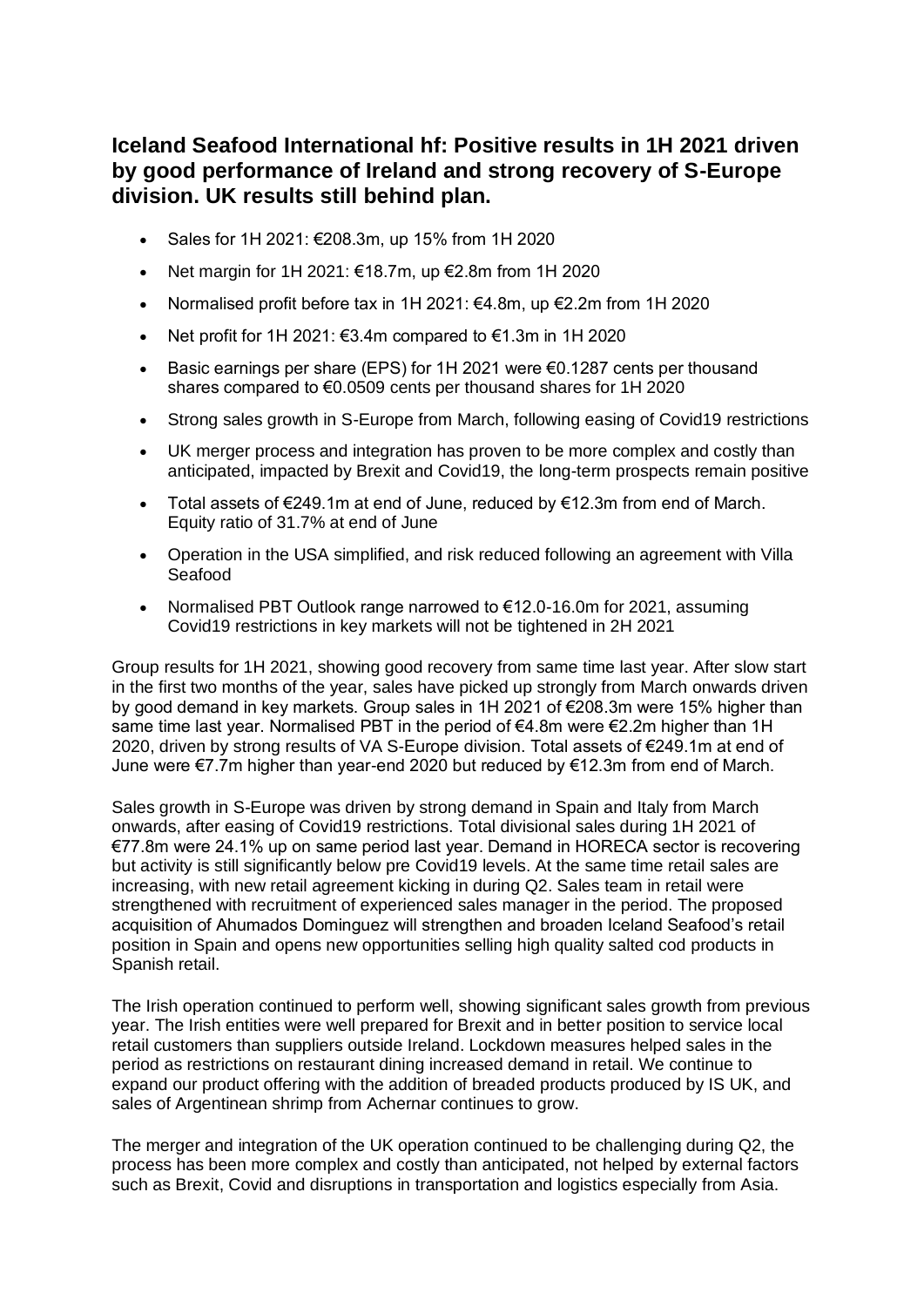Foodservice sales have improved following easing of restrictions in May and June, but activity is still well below pre-Covid levels. Actions were taken in Q2 to improve efficiency in the new factory and progress made on new sales agreements with both existing and new customers. With Iceland Seafood's strong customer base and the new state of the art Grimsby factory the outlook and potential for the UK business remains strong, whilst this year results will be severely impacted by the situation.

The performance of the Sales & Distribution division was good in the period. Similarly, to S-Europe, sales increased from March onwards after slow start of the year. Sales of all product categories out of Iceland have been good, fresh markets on Continental Europe and the frozen at sea market in UK remained strong. The supply chain disruptions to and from Asia have positively impacted sales of Icelandic products in the period.

With signing of an agreement with Villa Seafood Ltd in Boston, the operation in the USA will be simplified. The sales office of Iceland Seafood will stop operating from October 1<sup>st</sup> and Villa Seafood will take over sales and distribution of Icelandic landfrozen products under the Iceland Gold brand in North America. Iceland Seafood will continue to sell fresh and seafrozen products from Iceland directly to customers in the USA. This decision is in line with the Group's strategy of focusing mainly on value added activities in Europe, it simplifies Iceland Seafood's operation in the USA and reduce risk. At the same time this will not have significant impact on neither sales nor profit generation of the Group.

The level of uncertainty for 2H of the year remains high, both due to Covid19 development and other external factors such as quota decrease and price development. Disruptions in supply chains continues to impact transportation and logistics costs. The integration in UK has been more complex and costly than anticipated, it took us longer time to reach necessary efficiency and utilisation levels in the factory. At the same time demand in key markets is good and vaccination has progressed well. Over 70% of population fully vaccinated in Spain, which is important for the important HORECA sector. Assuming Covid19 restrictions in key markets will not be tightened, the outlook range for 2021 Normalised PBT is narrowed to  $\epsilon$ 12.0 – 16.0m, i.e. higher end of the range is reduced by €1m from previous outlook.

Bjarni Ármannsson, Group CEO:

"Q2 is generally a relatively quiet quarter for Iceland Seafood, but same trends were at work during the quarter as in Q1. We continue to benefit from strong fundamentals in S-Europe and Ireland, the Sales & Distribution division also showed increased activity and reduced cost which generated good profits. Our UK operations had negative results, the reason being a combination of ramping up a renovated factory, dealing with challenging logistics from South-East Asia and merging two factories in a period of Covid19 issues and Brexit. These factors shape the financial outcome in Q2. Overall, in the first half we are where we had planned to be when we announced the profit outlook for 2021 in late February. Realising now that our assumption going forward, i.e. that things would have "normalized" by mid-year is not what is happening, we are narrowing down the outlook range to €12-16m in normalized profit before tax for the full year from €12-17m previously communicated. Having said that, in general we are reaching our strategic goals of:

- Better balance between retail and foodservice
- A stronger foundation in Salmon products
- Better cross selling of products between operating entities within the Group

With increased activities in Ireland, the importance of retail is growing. Same applies to our activities in UK. We have strengthened our organization in Spain to better address the retail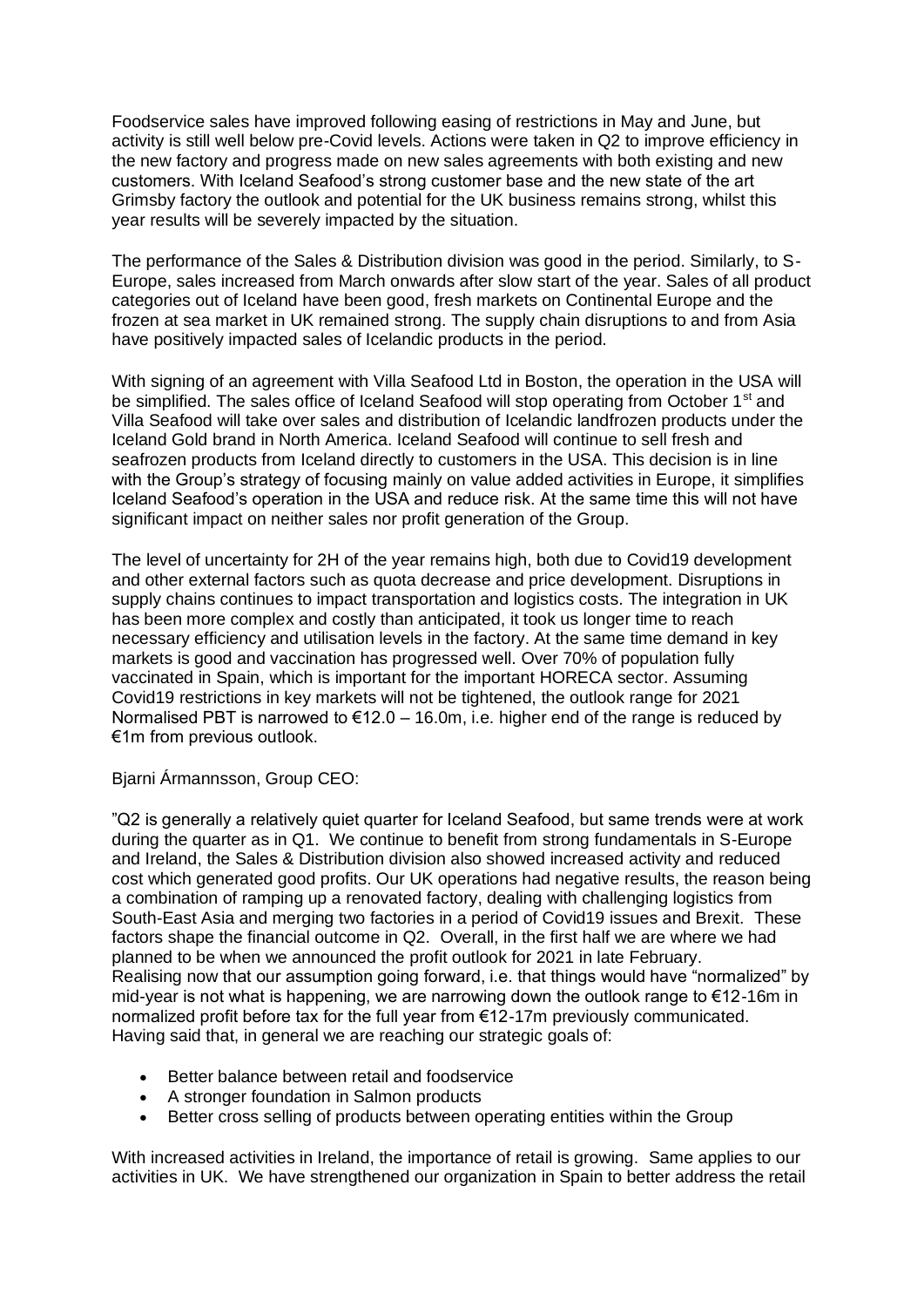market, with the addition of Ahumados Dominiguez, this position will further be strengthened. As we said when reporting on Q1, we are ready to take part in the ongoing consolidation of the seafood sector in Spain. The pace of consolidation in the industry is increasing – to a large degree driven by increased interest of private equity capital. Iceland Seafood sees interesting opportunities in this trend and is well positioned to be pro-active when comes to improving the efficiency of the Spanish seafood industry.

With the LOI signed with the founding family of Ahumados Dominiguez we have entered a process to acquire 80% of the share capital in the company. The company owns a premium consumer brand which has a strong foothold in the Spanish retail, primarily within the product category of smoked salmon. We plan to conclude the acquisition before end of Q3. We believe that going forward, the Spanish companies can together gain a stronger market presence overall, both in whitefish as well as in salmon. The acquisition will in particular strengthen the Group as a quality smoked salmon producer.

Finally, with vaccinations progressing well in our key markets in Europe, we will see further lifting of restrictions in our markets in coming months. However, this is going to be a gradual process and hopefully not with too many setbacks.

We are also reaping the benefits of increased cross-selling within the Group. Something we want to nurture going forward. We highlight this in our investor presentation with the Q2 figures.

With structural changes in our operations in the USA, we are further focusing our management efforts on Europe. We see clearly that Brexit will bring us opportunities long term. There is a need for automated efficient processing facilities, close to the consumer base in UK, the same applies to Europe in general. The reliance on China as a production hub for the world is fading. The ongoing megatrend is bringing processing closer to the consumer that is a trend we will benefit from.

Finally let me express my gratitude to our employees and management for hard work and relentless strive to improve our activities. We have managed to stay course in turbulent waters. We now have to be smart about taking advantage of volatility in our environment and our strong position in our markets".

#### **Electronic investor meeting**

Today at 4.15pm GMT, Iceland Seafood will host an electronic meeting for investors and market participants, where management will present and discuss the 1H 2021 results.

The meeting will be webcasted live in Icelandic on [https://vimeo.com/event/1225836/embed/0c99e2f33d](https://www.globenewswire.com/Tracker?data=aolPFXpncOqPIMF4fD3U_sQe3zL9e7pw2hde9G9mgWQzAgekcwQJB2d__fGkUSYRzU9HZbds3UShYc7ZA3UD8MZcr75SgN7AnZcNrEujFSbJFRKrsXFUBwnvofJxgW5ZNLiBaQVDkUeTY3ig3PmvqaupqPkMZMxsrayVqpnWYtQ=) and recording will be available after the meeting on [www.icelandseafood.com/investors](https://www.globenewswire.com/Tracker?data=nTwnYSQ7DcZ2mQVJo7vWm3RkGOsWAeCEqHNjtMSwZu7AuJc3qMxDNcfXD-zkaGUnb7Fmsc_YLqdqF28ntK-VZMr61dDGVnpeOQ3R_i0fXM5Ty17oioLUFFUrvSiEcM5a)

Participants to the meeting can send questions in writing prior and during the meeting to the email [investors@icelandseafood.com.](https://www.globenewswire.com/Tracker?data=9JyxTgf6WTd-v-5XfPnKLtEaxn_ta0Ri6XW4ujTB4TpXAw7xjskXPOCQ3WSTAoDsaCxT3E3v1V3OKX7bzAtOsnB16tjj865d_zyekjZML7GItWkBXq8yW0q10bDjkXx00aUKcqOKhOLxjn2yqTs0_DtfLIM2lAfpWXL_ASIeYRzbjen5gxfcmOVm5P9ZdD8E5QAwNbuWzERzIw-lZri9lBugnkh1NeZtAYf1f901xEChBb-byxXILgZBDy2pAPtpdzEIbrdSEDY1qzHDL1tGhiTtvdjw4ZL-IazczJnjPspkbDahKd7gYEOnwas7KNeEdcVwUP4RV12FnI9YZe9zmlscKsB6ynpqowmklaN_p5KtWMtx4skAr_lZVrYAdOEjL_yV0hknjjyJ_qY-_piChp0TjDtVuDeKw3lCJbIq_Y1mklKF6utCWvNga4ddFB9eYJjjX9_u54WEi5YSCzYtXSWY5c4TXx5qDcrKXzOHD8g9im1pzQicDBQvSL1_DYys1mdsXe_jFJ-DjJsDOG7ulA==)

#### **Disclaimer**

This announcement is furnished and intended for European market participants and should be viewed in that light.

Any potential forward looking statements contained in this announcement reflect the management's current views on future events and performance, whilst those views are based on positions that management believes are reasonable, there is no assurances that the stated events and views will be realized. Forward looking views naturally involve